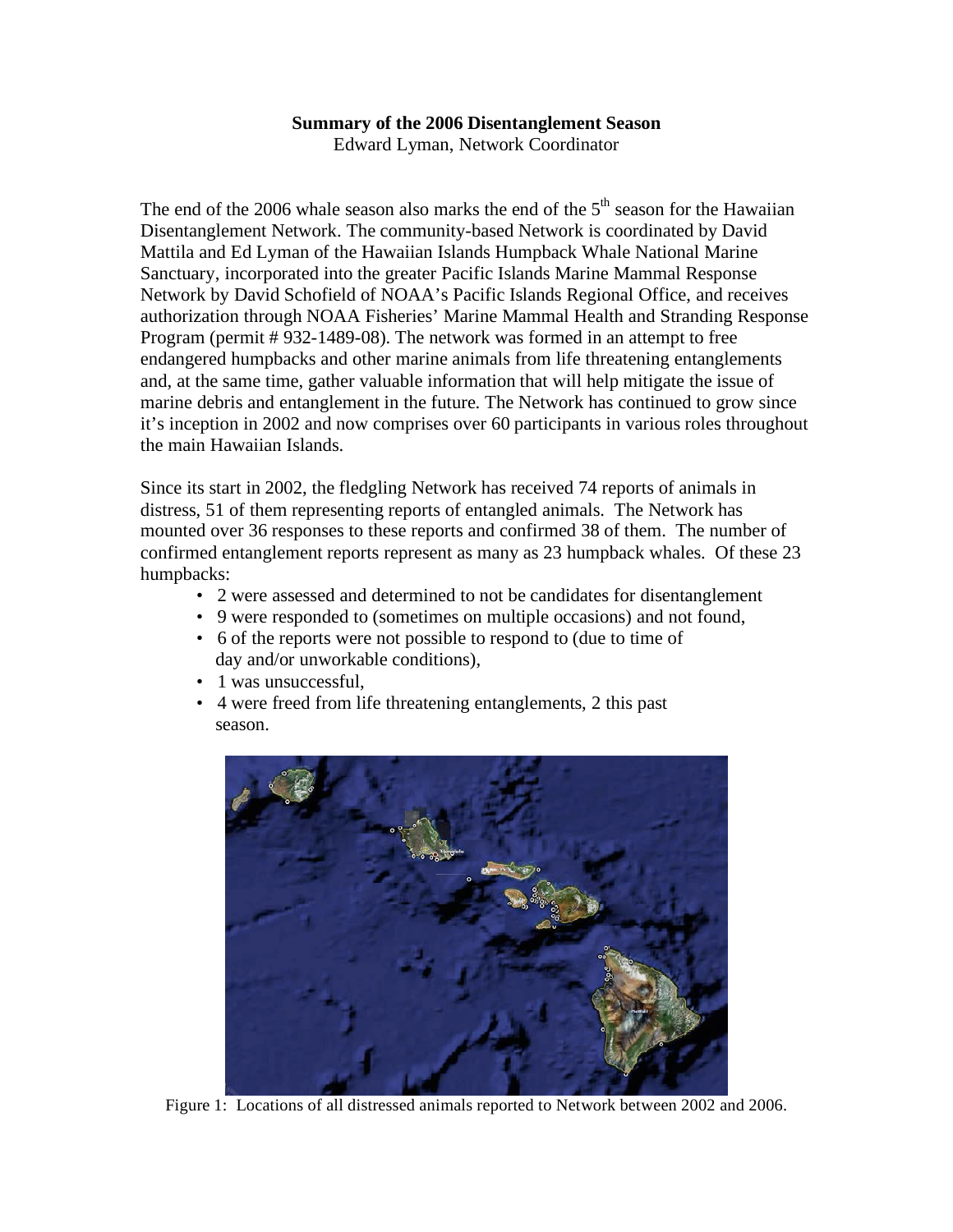The number of reports and associated responses represents an extraordinary effort by the Network, and many organizations and individuals should be credited.



Figure 2: Entanglements reported to the Network by year.

 The 2006 whale season was the busiest yet for the Network with 38 reports of distressed animals, 25 of them involving entanglement. This represents nearly as many reports as all the other years combined. However, the greater number of reports is probably a result of the Network's increased efforts over time and not an influx of entangled animals to Hawaii's waters. The increase effort has resulted in greater public awareness and overall participation. For instance, the Networked carried out 19 responses to these reports, the majority (15) of them involving responses to entangled animals. This is more than twice as many responses from any other year.

 During the 2006 season (November 1 – April 30) there were as many as 7 confirmed entangled humpbacks reported to the Network around the Hawaiian Islands. It is possible that two of these reports represent re-sightings and that only 5 humpbacks were reported entangled around the main Hawaiian Islands. Responses (in some cases multiple responses) to the seven confirmed reports resulted in one animal being assessed as not having a life –threatening entanglement and thus not a candidate for disentanglement, 4 of the animals not being relocated during rescue responses, and the remaining 2 being successfully disentangled.

successfully disentangled.<br>Unlike previous years in which reports were either spread out throughout the main Hawaiian Islands or somewhat clustered in the lee of Maui, many of this year's initial (confirmed) reports of entangled animals were centered off Hawaii's (Big Island) Kohala Coast. Of the 7 reports, one was off Kauai', one off Oahu' and the remaining 5 off the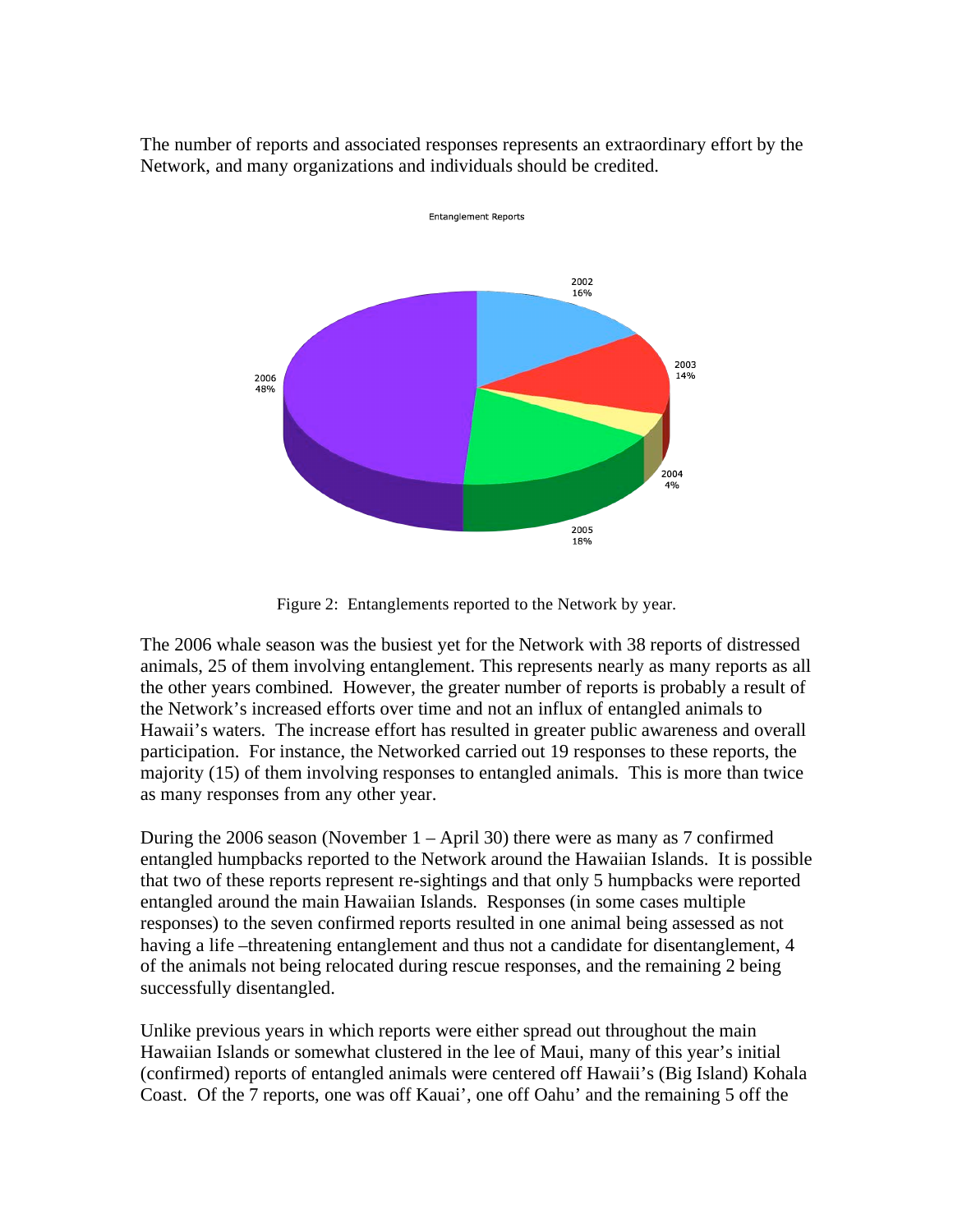Big island. Even with the unusual volume of reports off the Big Island, there was a high and extremely successful response rate. There are several reasons for this high response and success. First, well-trained and experienced first responders on the Big Island rose to the challenge, carrying out many of the responses. In this regard, special thanks are due to Chris Gabriele, Suzanne Yin, and Susan Rickards of the Hawaii Marine Mammal Consortium (HMMC), Justin Viezbicke, Hawaii Marine Conservation Coordinator, and David Nichols, Marine Conservation Specialist for the Hawaiian Department of Land and Natural Resources. HMMC responded on 6 occasions to reports of entangled whales and actually made initial reports on 3 of the animals. Justin Viezbicke was able with assistance from HMMC to attach telemetry buoys to two of the entangled animals. In addition, David Mattila and Ed Lyman, the Network's primary disentanglers, flew to the Big Island on 3 different occasions to work with Viezbicke and HMMC to re-locate and attempt disentanglement of the animals. Unfortunately, on all 3 occasions the animals were not re-located.



Figure 3: Initial reported locations of humpbacks confirmed entangled in 2006

 Luckily, 2 of the entangled whales were eventually re-located in the leeward waters of Maui, where the primary disentanglement team mounted responses, which resulted in the disentanglements of both animals. In both efforts gear was retrieved and is presently being analyzed to determine their identity and source. Gear from the first disentanglement on February 12, 2006 has been identified as crab pot gear set by a fisherman from Kodiak, Alaska. We are still awaiting word on the gear from the second disentanglement.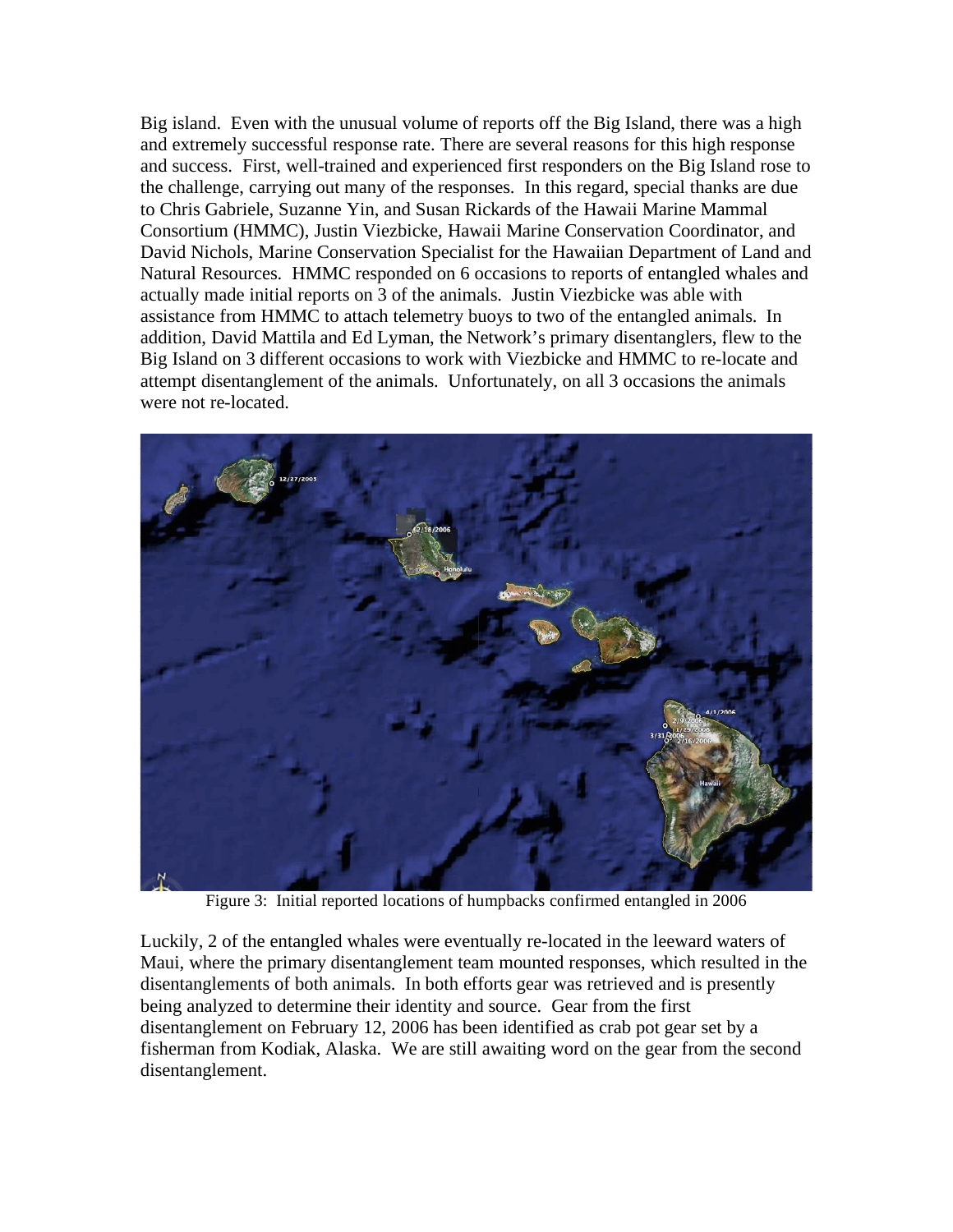Both disentanglements were somewhat unique in that neither animal was entirely kegged to a stop, and thus they had to be cut free on the fly (while the rescue inflatable was being towed behind). The second disentanglement was even more interesting in that it involved a female humpback that was the nuclear animal in a competitive group.

 Also unique this season was the fact that telemetry was used for the first time in Hawaii to monitor and assist in re-locating entangled whales. Telemetry buoys with VHF transmitters on board were attached to two of the entangled humpbacks. In the first deployment, the transmitter indeed assisted in tracking the animal. In the second deployment the transmitter was not heard again within hours of attachment. It is possible considering that the tagged animal may have just become entangled (and thus more prone to longer range movements) or considering the lateness of the season (reported on 3/31/06) and higher probability for the animal to head for higher latitudes, that the animal may have easily gotten out of range of VHF receivers. It is also possible that the buoy became fouled, or was lost independently or along with some of the entangling gear. It was reported that the entanglement involved considerable weight, which could have contributed to the loss of the telemetry buoy.

 Once again, the US Coast Guard participated in several responses. In the past the Coast Guard has supported disentanglement efforts both on the water and in the air. This season most of their assistance came in the way of aerial support. On several occasions the Coast Guard provided helicopters to help locate entangled animals. In fact, aerial support was another unique aspect of the season. In addition to the USCG, NOAA- chartered helicopters looking for marine debris, and Blue Hawaiian Helicopters, a commercial tour operation, provided aerial support.

 This season also saw another giant leap in the Network's preparedness. First, over 40 Network members were trained or received refreshers during 5 training events on 4 islands. Second, the Network received funds from NOAA's Pacific Islands Regional Office for additional disentanglement equipment, documentation gear, and telemetry. These funds will allow the Network to provide core components to caches of equipment on Kauai, Oahu, Maui, and the Big Island.

 The Network can be proud of its accomplishments this season. While, we are making every effort to expand and improve our abilities to respond and successfully disentangle whales from life-threatening entanglements, we realize that this is not the solution to the problem. By documenting entanglements we hope to provide valuable information that will help mitigate the issue through prevention.

## **Challenges for 2007 season**

 • Acquire additional funds through grants and other outside sources to continue support for the Network. Funds are needed for additional telemetry transmitters, documentation gear (especially pole cams), and event costs

 • Pursue preventive measures to mitigate entanglement threat, since disentanglement is not the long-term answer.